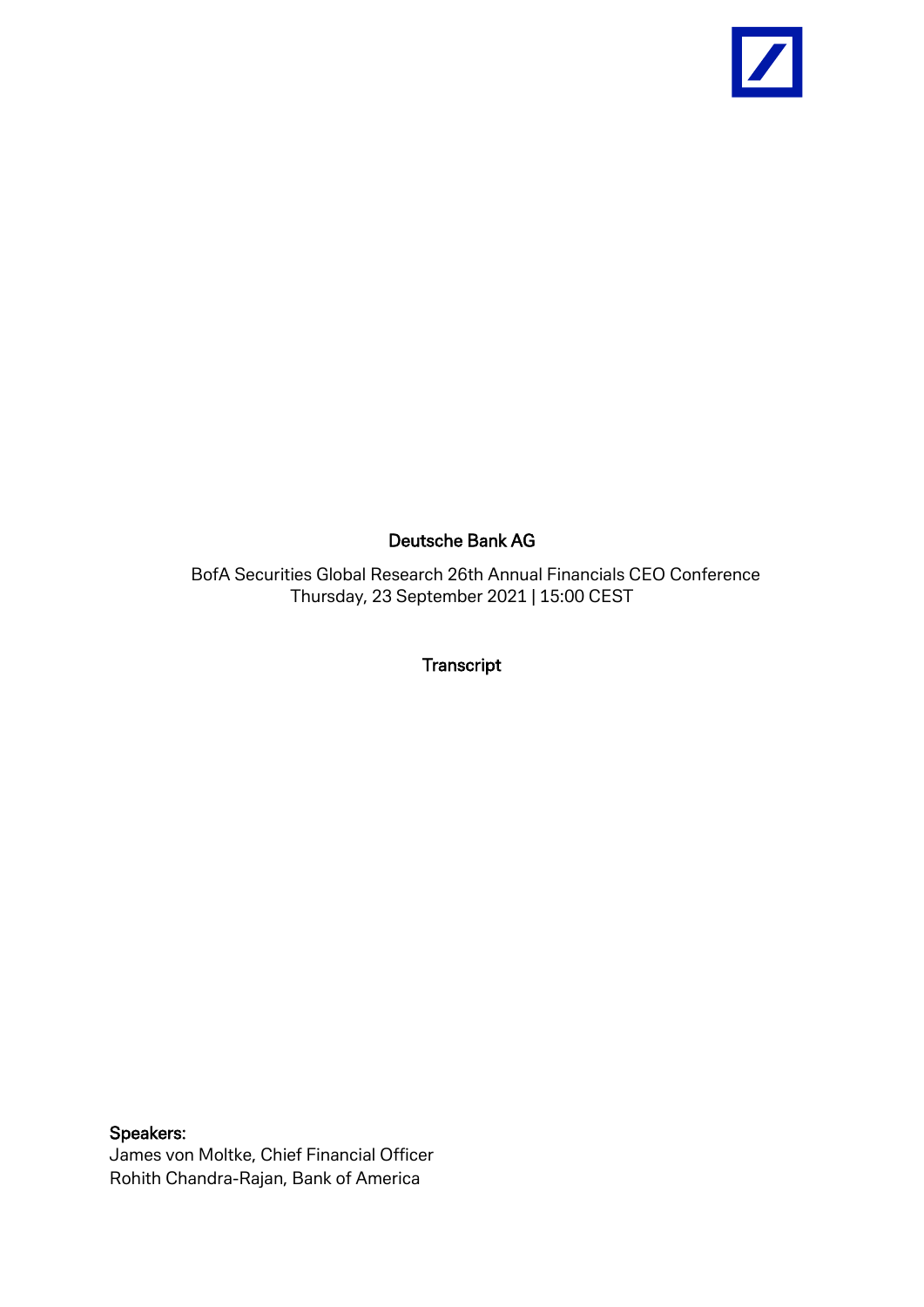

Rohith Chandra-Rajan: Good morning, everybody. I'm very pleased to welcome (Bank of America) James von Moltke, CFO of Deutsche Bank. Good morning, James. It's a pleasure to have you with us again this year.

- James von Moltke: Good morning, Rohith. It's a pleasure to be with you again this year. And of course, as we all would like to be live, hopefully that's next year.
- Rohith Chandra-Rajan: Yes, let's very much hope so. Perhaps we could start the discussion just by recapping the strategy. So, the strategy and the overall 2022 financial targets have been pretty consistent since you set them, but the operating environment has changed a lot in the interim. I was wondering if you could walk us through the key achievements to date and what needs to be done to meet your 2022 goals.
- James von Moltke: Sure. I'd be happy to and thank you for the question. It's something that we've tried to communicate consistently over the last sort of two and a half years. That we've been pursuing a consistent strategy, executing on that strategy faithfully, even as the market environment has changed several times over the last couple of years.

We've completed 8 of what was going to be 14 quarters of a transformation of Deutsche Bank, and nearly completed the 9th of those 14. And, of course, we've all seen remarkable changes, COVID, the largest of those changes, but the interest rate and the economic environment has had several sorts of shifts in that time. But we've held very firm to the targets that we've set out. So if I think about 2020, for example, we hit an absolute cost target of 19.5 billion that we'd laid out. We kept our capital ratio well above the 12.5% target that we laid out. And we guided, as you may recall, even to credit loss provisions during the COVID environment in a range that we hit, almost in the middle of it.

While all of that's been going on, our Capital Release Unit has executed on its strategy around de-leveraging, derisking, and putting the non-core businesses off the balance sheet and out of our company.

We've also been very focused, as you've heard us say, about what I'll call the non-financial transformation. So the investments in the control environment, in our capabilities around regulatory remediation, and so all of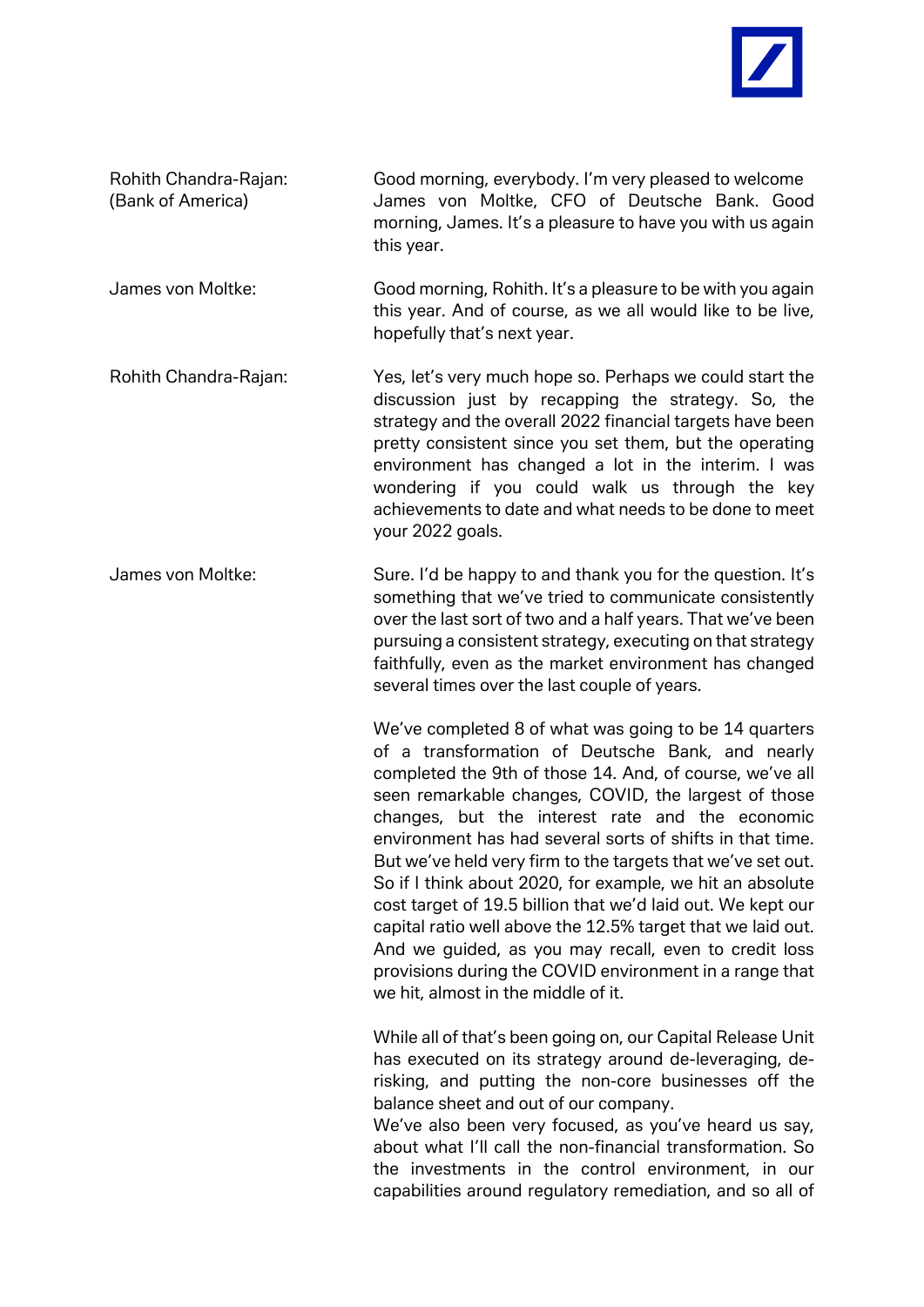

those things sort of continue as we also drive the businesses forward. So yes, the market environment ended up very different from what we might've imagined two and a half years ago, but it didn't at all distract from our execution.

If I turn briefly to the businesses, obviously all of us have seen a remarkable financial market environment, really since April of last year. And that's benefited overall our Investment Banking and Asset Management businesses. And the associated lower for longer interest rate environment, at least until very recently, has actually put a burden, particularly on the Private Bank and the Corporate Bank. Again, our strategy has not changed. And I actually have to say, I like the mix of businesses that we have. So as financial markets normalize a little bit, and we see the real economy growth, we'd expect the performance in Private Bank and Corporate Bank to pick up. Also, the interest rate environment is less of a headwind for them. And so, we'd expect to see that shift move towards the Private Bank and Corporate Bank business in our mix.

Again, the delivery, I think, has been very strong in the 12 months to June of this year, the core bank pretax profit was up 92%. And I think we've now, in other words, delivering and showing in our financial performance the path that we have been working towards the financial targets for next year.

Rohith Chandra-Rajan: Thank you. And with the latest update, you've moved to a 70% cost income ratio from a hard cost target. That will require nearly another 600 million of additional revenues. Could you give us an idea of where you see the key areas of strength by division that will deliver those additional revenues?

James von Moltke: Sure. Happy to. Essentially our guidance in July around second quarter was in moving our target language to the cost income ratio. We also indicated that we we're very comfortable. Revenues were running ahead of our earlier plans, and so we'd expect for next year at least 25 billion of revenues at a group level. And that's driven by, frankly, all four core businesses running either in line with or in most cases ahead of the sort of framework that we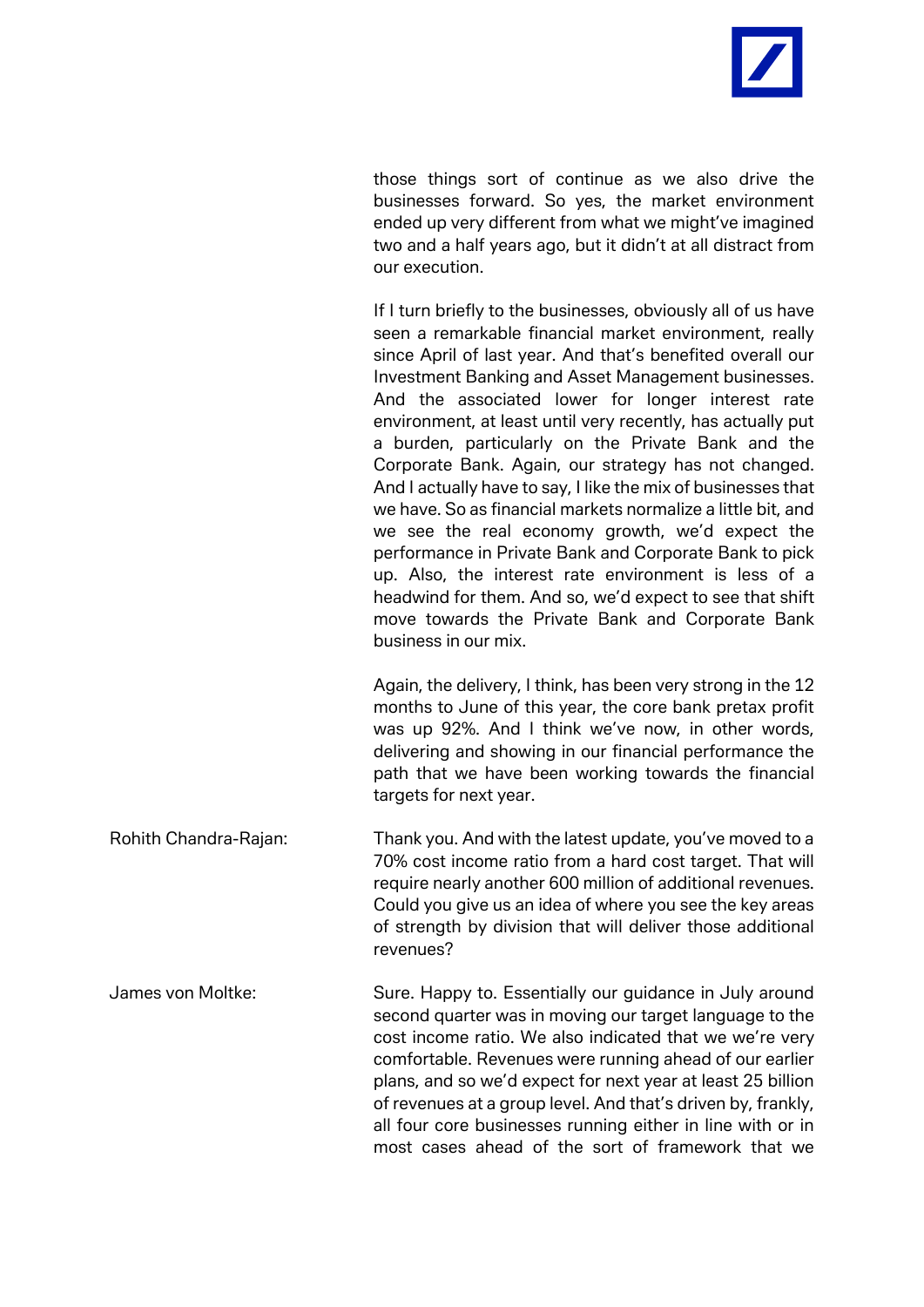

provided in December of last year at our last investor deep dive.

So let me give you a little bit of color on all that. Again, four core businesses: Asset Management, Private Bank, Corporate Bank, Investment Bank. I'll go in that order.

Asset management right now is running at about, or at least in June, was running about 860 billion of assets under management, so again ahead of our planning, and a run rate of about 2.5 billion of revenues on an annualized basis, so well ahead of where we expected them to be and is continuing to execute on their strategies and grow.

Private Bank, we talked about very strong business volumes. So loan growth, AUM growth in their franchise, 14% AUM growth year-on-year in Q2, and also very strong loan growth of about 4 billion. So we're seeing the driver growth in Private Bank. So that's running, if you exclude the impact of the high court ruling, annualized revenues, there would be about 8.2 billion. Again, well in line with and, frankly, ahead of where we needed to be to position for next year.

Corporate Bank, we've been talking for a while, has been executing on a number of core initiatives around businesses with platform, e-commerce providers, growing the German business banking franchise, positioning for growth in Asia, and, of course, has being very clear on its deposit re-pricing strategies and has executed well on those. And despite all of the headwinds that they faced, we think they're well on track to be on a run rate basis in the fourth quarter at the step-off we were looking to, to support their revenue target for next year.

And then the Investment Bank, of course, the Investment Bank has had a very strong run. It's grown or gained market share over the past really year and a half. And we're seeing clients come back to the platform, engage with Deutsche Bank. That's being fueled, with the recent Moody's upgrade even further. And we've recovered our market share, for example, in FIC to be, I think solidly number three, again, globally. And I've seen more market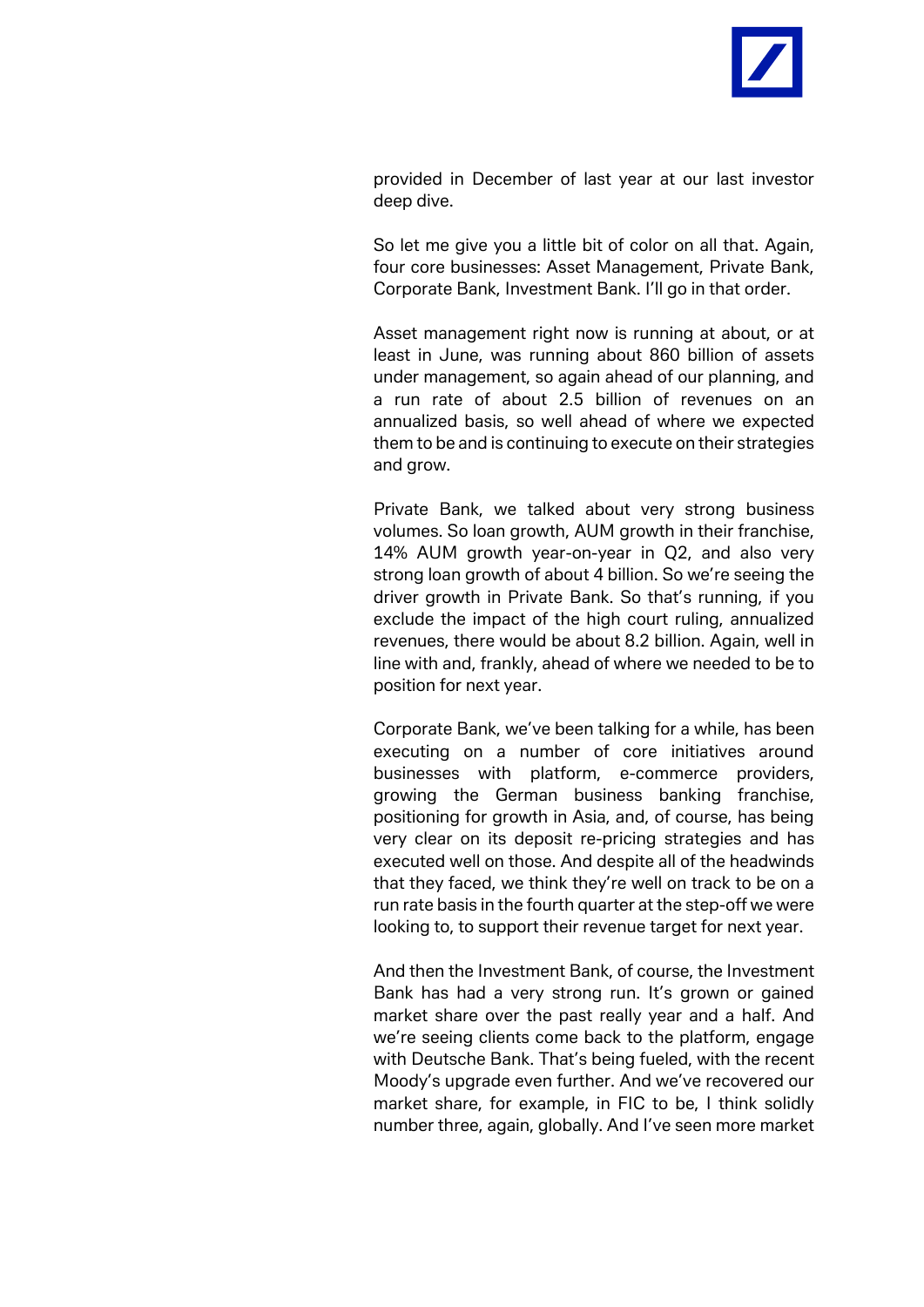

share gains than really any of our peers over the last little while.

And so, as Mark Fedorcik outlined at an investor communication last week, we do continue to expect to see revenues in 2021 in line with the very strong revenues of 2020, so around the 9.3 level billion.

So the summary is all businesses are executing on their strategies, as I say, running ahead of or in line with our planning, which is what gives us the confidence about at least 25 billion.

And actually one other point to make is, we've been making investments, so the market's seen us reducing costs. Of course, there's a fear that we're not making appropriate investments in the businesses, but we are making those investments to support growth and sustainable revenues. We've been making selective hires in our business divisions. We've been upgrading systems. We've been making investments in our control environment, as we've talked about. And so, I think in the execution of the strategies, we're making sure that the businesses are positioned not just for 2022, but of course for the period after.

Rohith Chandra-Rajan: Thank you. If we can maybe spend a little bit more time on some of those divisions, perhaps starting with the investment bank, which is, as you said, has benefited from market share gains, particularly in FIC, as well as a strong market. How do you plan to sustain or grow market shares as the revenue pool normalizes?

> You mentioned investments. Major competitors are investing in both costs and capital, so do you need to do the same? And then you also just touched on the revenue environment for the rest of the year. I was wondering if you could expand on that a little bit, perhaps touching on  $O3.$

James von Moltke: Sure. Happy to. So it's interesting. Of course we benefited from the environment that's been very strong for investment banking over the last five or more quarters. But the sort of the idiosyncratic Deutsche Bank story, after the transformation we announced in 2019, was one of focus in our franchises. And that's actually paid off more than we might've expected two or so years ago. And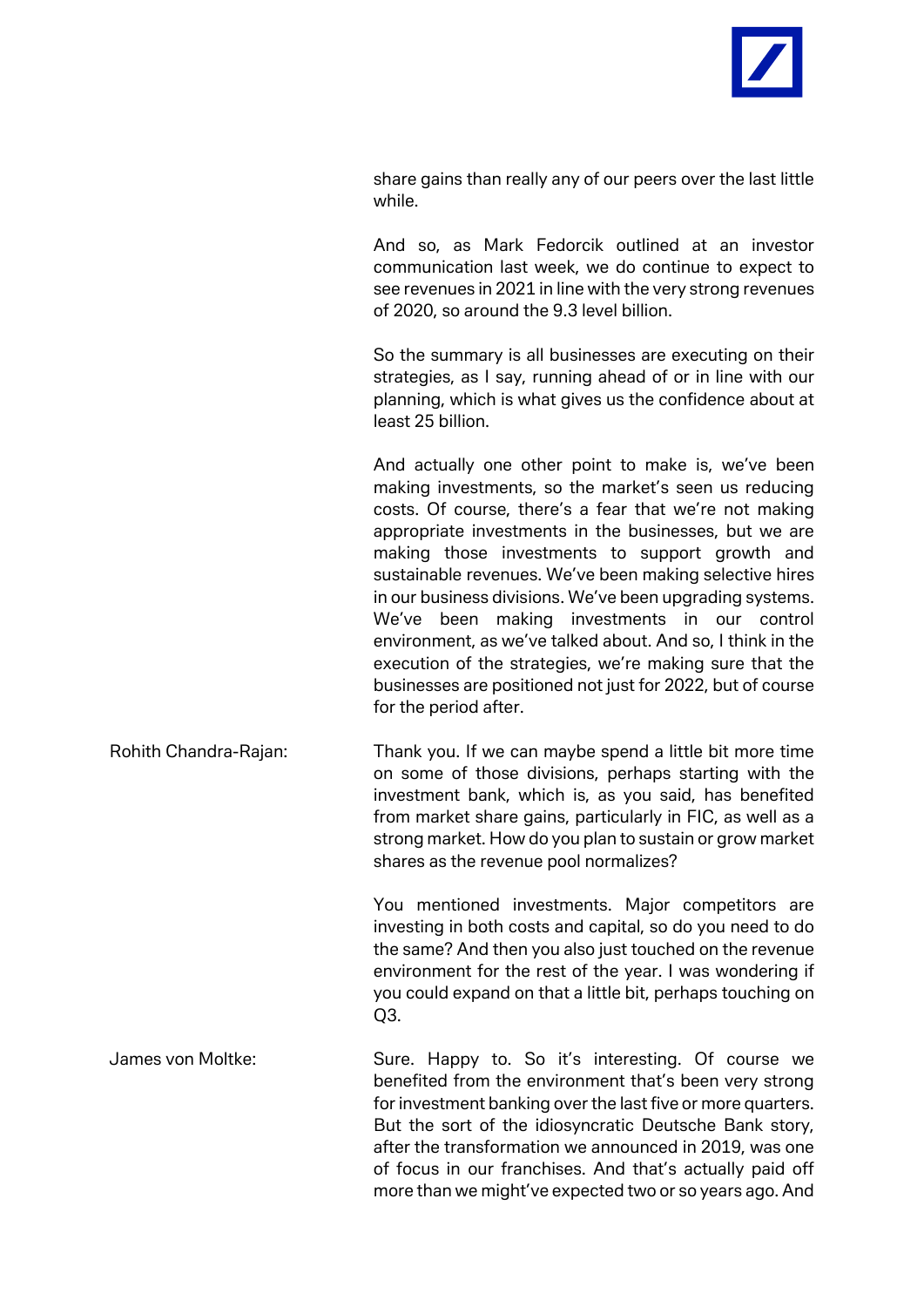

again, as Mark talked about last week, I think one of the drivers or something that's easy to underestimate is just the consistency of strategy, the consistency of leadership in the business, and the sustained client engagement, which when you're distracted in restructurings, you're not focused on clients and clients are uncertain about dealing with you. That hasn't been the case now for really two years. And so, you're seeing that sort of build in terms of market share, as I say, client engagements.

And you mentioned, we're making investments in FIC and O&A, that's origination and advisory, the corporate finance franchise for us. And that's absolutely true. That enabled us to grow revenues and actually market share without seeking more resources on the balance sheets. So RWA have basically been flat, if you exclude the impact of regulatory inflation. And we do think that revenue performance is sustainable. We all will rise with the tide, but we think that the market share gains and the performance improvements are sustainable.

Now I'll go into a little bit more depth of what those investments look like, Rohith. In FIC we're continuing to invest in the drivers of market share. Revenues are driven by, again, consistency of coverage, consistency of pricing that we deliver to clients, and the technology platform. And those are all things that we've been investing in as Ram outlined to investors back in December.

As Mark said last week, we've also been making strategic investments, particularly in our M&A franchise where we think there's real scope for growth. We punch below our weight today in M&A. So we've made some strategic hires in industry verticals like healthcare, industrials, also private equity and technology coverage during the year. We're focused on cross border M&A, and also developing and growing our very strong relationships with private equity firms and also the C-suites of our clients. And again, the doors were open today to Deutsche Bank, which was a more difficult sort of road for our bankers a couple of years ago.

Mark and I, we talk weekly about client intensity in our engagements. And it's really gratifying to see, last year in particular, as I think many of our competitors saw, a very high degree of engagement of bankers with clients, as clients needed to work with their trusted partners to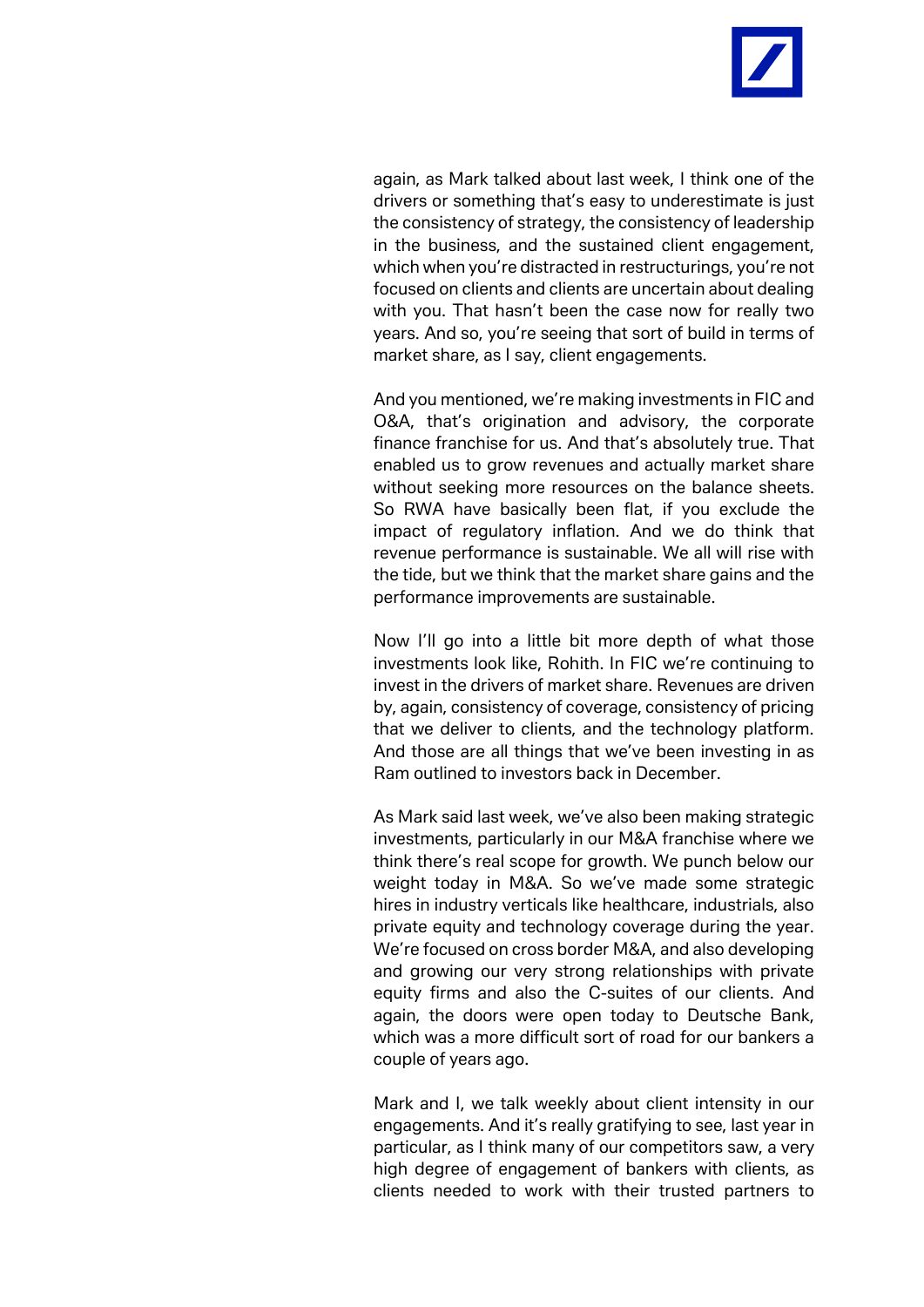

navigate through the crisis. But interestingly, over the last several quarters, we've seen intensity metrics at/or above those levels. So we're very comfortable with the progress we've made, and, frankly, the sustainability of the revenues. We delivered 9.3 billion of revenues in 2020; we've indicated a similar level in 2021. And that's up from about 7 billion in the investment bank in 2019.

I talked in June about trying to get to a sustainable level of quarterly revenues in the investment bank between 2 and 2.5 half billion. And that would at least support our ambitions for next year or exceed them. And that's what we're working towards. And also making that as sustainable a revenue base as possible.

To the last part of your question, Rohith, we're close to the end of the quarter and we're looking at a quarter against a very strong Q3 2020 of IB revenues down approximately 10% only, which we think is strong. That 10% would translate to up around 30% from Q3 of 2019, which I think again underscores the strength of the franchise.

Rohith Chandra-Rajan: Thank you. So moving to other parts of the business. As you highlighted, loan growth, deposit charging, and Asset Management fees have been good, but there are still some residual interest rate headwinds that you flagged. And Corporate Bank and Private Bank, in particular, like they have the highest hurdles to overcome to meet your 2022 revenue targets. You touched on corporate in particular a little bit earlier, but what are the key initiatives to get those two businesses to the 2022 target level?

James von Moltke: Yes and it's something we're extremely focused on. I mentioned earlier the financial market, and if you like more balance sheet driven and perhaps real economy driven businesses, we're very focused on delivering now the financial profile in our Corporate Bank and Private Bank that I think investors want to see. And again, we think they're on track to achieve their goals.

> As I said at the outset, they've been executing on their strategies very faithfully. It's been hard to see because the year-on-year interest rate headwinds, of course, have been pushing down their revenues, and so they have to work hard to stay in the same place. But they have been executing on offsetting measures throughout. If I give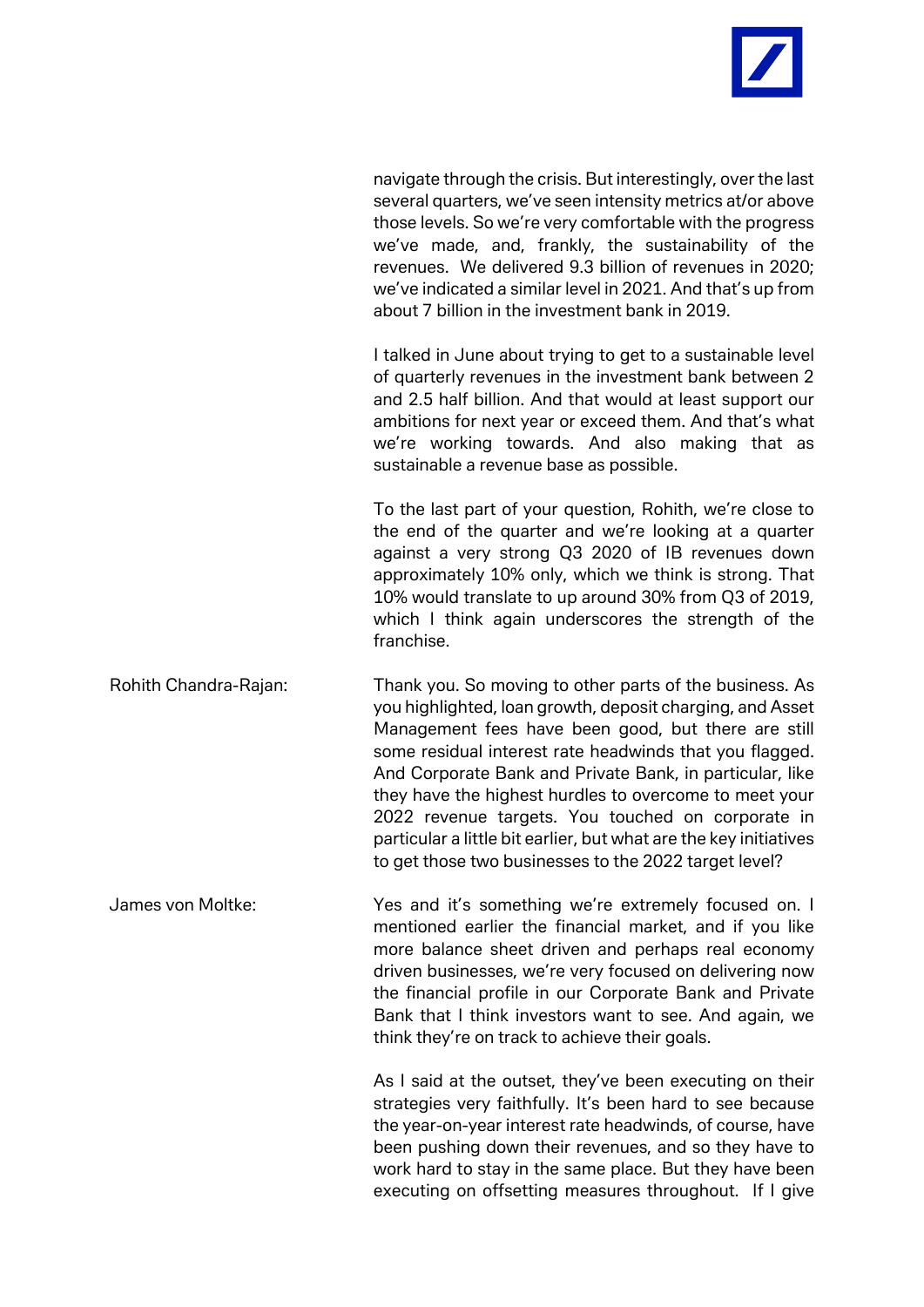

you some sense of scale, this year as in 2021 relative to 2020, the businesses will face respectively 300 million and 400 million of interest rate driven pressure, CB and PB, because of the interest rate environment essentially as old deposit hedges runoff. But in some respects, those are the last of the deposit hedges that were put in place at higher revenues. So that headwind becomes much less impactful in 2022. It is less than half in the Private Bank next year and is immaterial in the Corporate Bank.

And so, you'll get an opportunity to see the underlying growth come through to the topline finally next year. And so, let's talk about those drivers. As you say, I mentioned a number of drivers in the Corporate Bank, sort of growth strategies that Stefan and his team have been busy executing on and that they often start small and grow to larger businesses over time. Most impactfully, as you've seen, they've been able to pursue deposit re-pricing. And that's really been very successful. Our last disclosure was that we've re-priced or got into customer contracts on accounts representing about 87 billion of our deposit base. And that's a run rate of about 85 million of revenues per quarter. And we're building from that. So we think that still has some room to run, as I say, in addition to the other measures that we talked about.

Private Bank is, as I said earlier, running ahead of our plans based on really the driver growth. And while it's had the impact of the high court ruling, its loan growth, its investment product growth, its insurance products, and generally sort of business volumes building kind of the installed base of activity there. So we're quite pleased with that performance and that it's running ahead of plan. So with those businesses it's very much about building the businesses on a run rate basis to the targets that we've set, and, of course, continuing to work on the cost base while we drive the revenues.

Rohith Chandra-Rajan: So then on cost. We sort of talked earlier that you've moved from a hard cost target to a cost income ratio. How have your cost plans evolved, given that you now expect expenses outside of your control to be higher than previously anticipated, but also more income? And has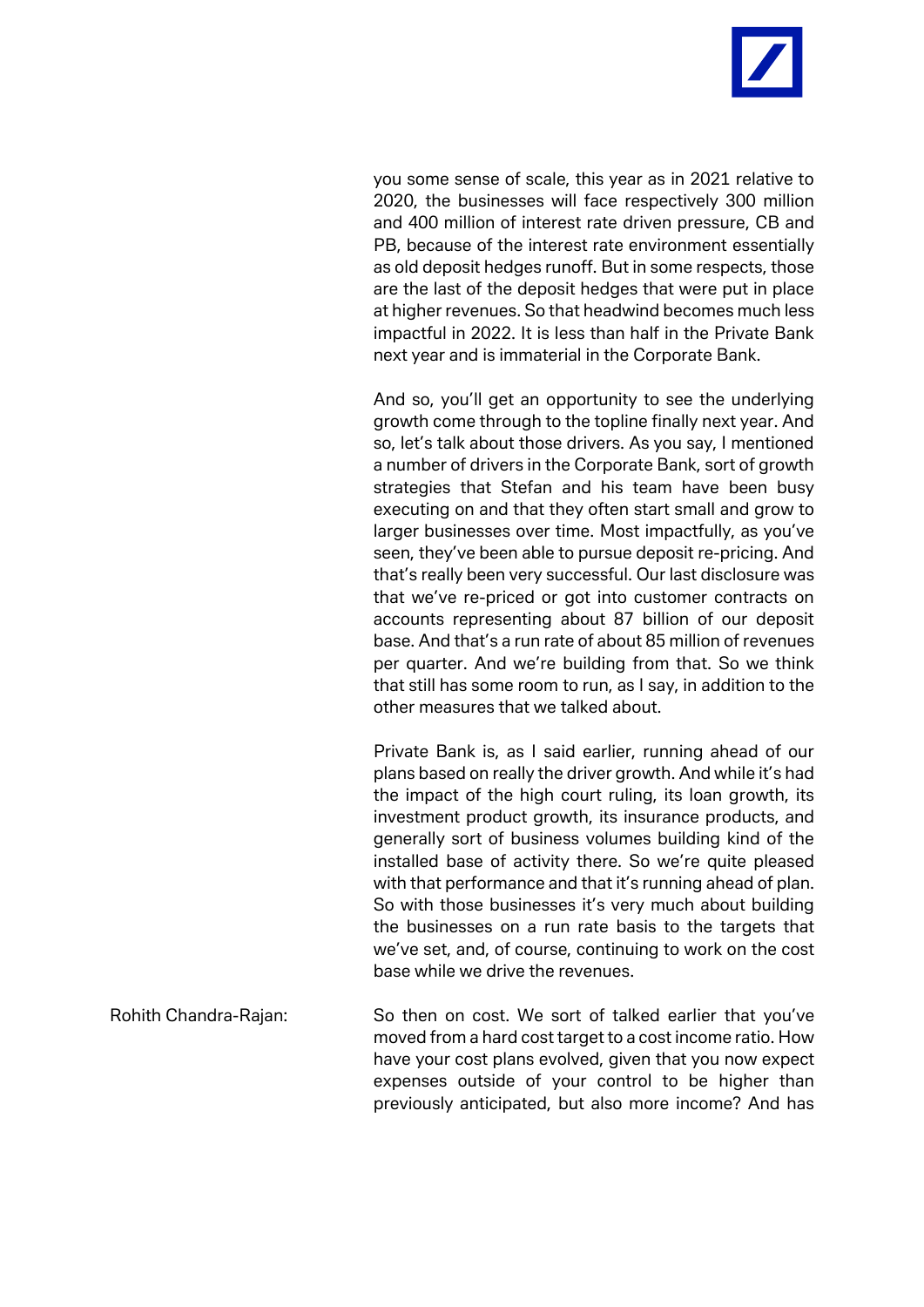

there been any change in the focus or cost of your investment in controls?

James von Moltke: Yeah, as you said at the outset, of course there have been changes, as there always would be over a three and a halfyear period in terms of the environment that you're working in. And what the management team has been very focused on is this faithful execution of the strategy and delivering on the targets we set for 2022.

> You mentioned that the target language changed from costs to a cost income ratio that we talked about at the second quarter earnings. I do again, want to emphasize, it's the same cost income ratio that we'd initially targeted, which is the 70% and we just removed the absolute cost that was associated with that in recognition of two things. One is some uncontrollable expenses that had come in, but where we felt we could offset those in the cost income ratio, and ultimately the ROTE target with better than expected revenues is, as I've described. But again, I want to emphasize it's no change in terms of the management's focus on cost management and driving efficiencies in the company.

> I did mention, Rohith, at the time, and we had some disclosure on this, that we were working on additional measures to help offset volume related and other pressures that we see. We've talked also about the investments that we now continue to need to make in our control environment, which are also running above our earlier expectations. And it's important, in that context, that we do not sacrifice control investments to hit financial targets, but equally do everything we can within our power to preserve those financial targets.

> And so, we had been working earlier this year on some additional measures to drive down expenses next year. And those measures included further workforce optimization, accelerating further our real estate reductions, and systems rationalization, so going deeper and further into some of the areas we've been working on for several years.

> We did say at the time in our disclosure that those measures might require additional restructuring charges and what we're calling transformation charges. And so, I do want to provide an update to our earlier guidance in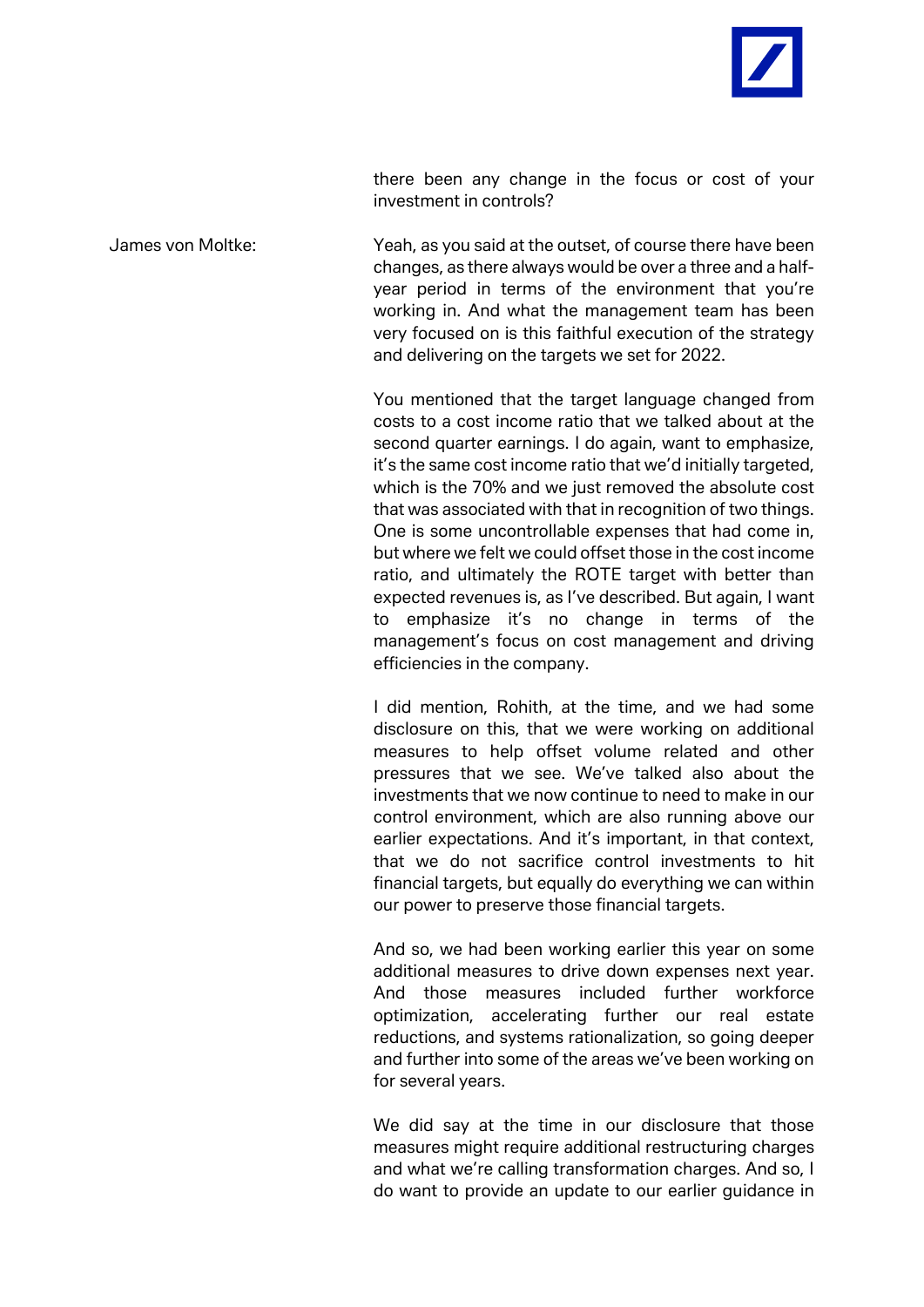

that context. We would now expect to see about 400 million of additional IT related transformation charges, again, relative to the overall transformation initiatives that we began back in July of 2019. In other words, the guidance that we provided throughout of the transformation effects, an additional 200 million of restructuring and severance costs, an additional 100 million, in round numbers, of real estate related charges.

And so, by taking these charges, I think again demonstrating the focus on expenses and where we can go in deeper and accelerating. Our goal, given again next year is a measurement year against our targets, obviously our goal is to largely book these charges by the end of the year, the incremental charges, and stay on track. But we also expect the benefits of those charges to start as soon as the fourth quarter and obviously impact 2022 and beyond.

If I think to the third quarter, some of these charges will fall in the third quarter, and so you should expect our transformation charges to be significantly higher compared to the recent run rate or the Q2 level. And for Q3 this would largely be reflecting the IT related transformation charges that I mentioned a moment ago. It may be partially offset by better DTA over time, but that's still sort of in the final analysis.

Overall we'd expect these movements not to change our outlook or, frankly, consensus in terms of profitability, materially from what we see today. So we do see some profitability outperformance against consensus in revenues and CLP as offsetting, or more than offsetting, the incremental charges in Q3.

And the last thing I'd like to say is that again, these incremental charges, which will take the whole competeto-win strategy that we announced in July 2019 to a total of about 8.8 billion, again, on consistent disclosure, which we'll update in our Q3 numbers. Our goal is to have almost all of those transformation related effects now booked by the end of the year. So we would have the impact of this transformation essentially fully booked by the end of the year. Remember in all of this, one of the things we're seeking to do is ensure that we have the room to support some of the control investments that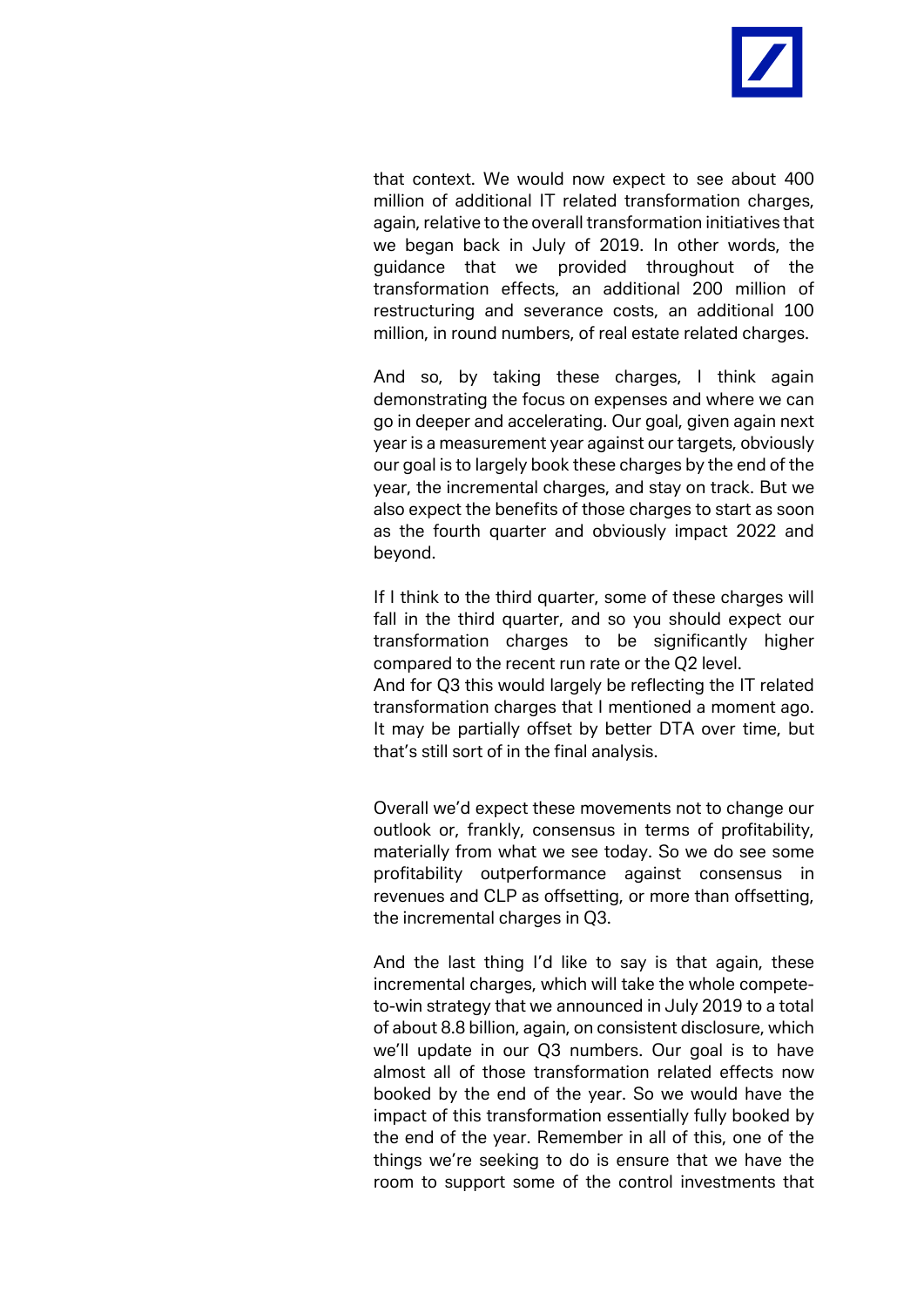

we've talked about. But I hope in this you see, again, a management team that will course correct when we see challenges and take sort of quick and aggressive action to offset our pressures.

Rohith Chandra-Rajan: Thank you. That's a helpful update. And just coming back to revenue, sorry, briefly. One of the things that you've had to deal with is the German current account fees. Could you give us an update in terms of how the customer response there is going in terms of the outreach and contacts process, and your level of confidence that those revenues can be recovered?

James von Moltke: Sure. Happy to. And it's progress we're actually quite pleased with. Obviously, we were disappointed with the federal court, the high court results, but we move very quickly to then execute on what, again, I'll call remediation of that situation. Our current view is that by the end of this quarter, so essentially next week, almost two-thirds of the impacted client base will have consented. And that's on track with our expectations that we outlined in June and again in July.

> If I take you back to the financial impact of this event, we booked about 220 million related to this, what we're calling our disclosure BGH ruling, in Q2 of which about 130 related to a litigation provision, essentially the restitution costs, both the operational and the client restitution costs, and then foregone revenues of about 94 million euros. That revenue hit is something that repeats until we have the signed client consents. And hence the reason we worked so quickly and hard to bring the consent process forward, we'd outlined it would be 94 in Q2, again in Q3, and we expect a much smaller impact in Q4, as we try to bring the last of those client consents across the line.

> Remember it's a sector issue so it's something that we and our competitors in Germany are all dealing with at the same time. But we're quite happy with the progress we've made and, frankly, the customer response. And so, I think in short, we're on track with the actions that we outlined in June and July to address this matter.

Rohith Chandra-Rajan: Thank you. And you mentioned when we were talking about costs in terms of your expectations versus Q3 consensus from one of the areas of out-performance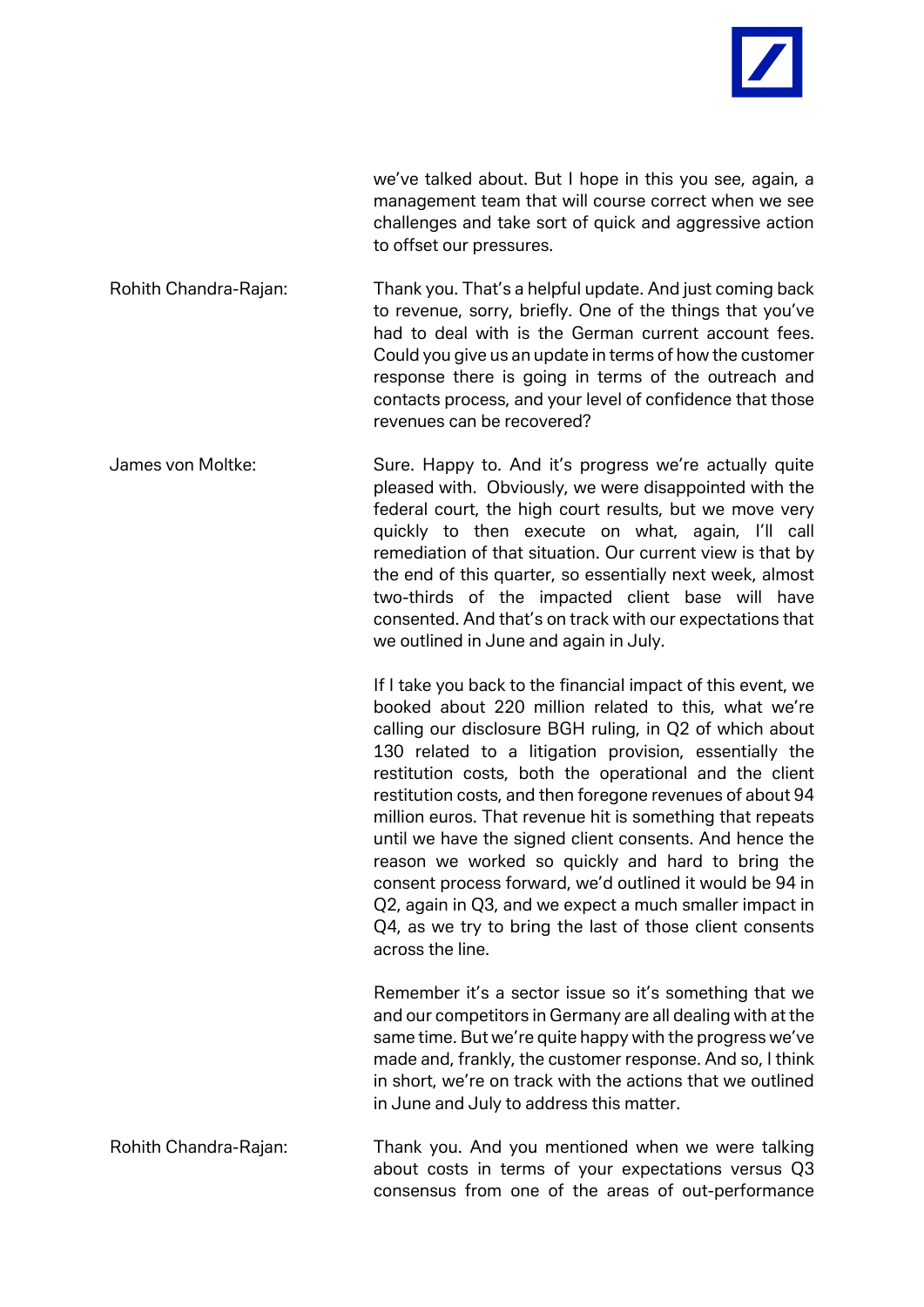

being credit quality. So Q2 to the full year guidance imply the 30 basis points credit loss provision in the second half of the year. I mean it sounds like recent economic activity gives you more confidence around that number. So just wondering there if you give an update in terms of what you're seeing, particularly given the evolving news flow around China, and also what your expectations are for asset quality beyond this year, in terms of both the upside and the downside risks that you see.

James von Moltke: We continue to see a very benign credit environment. Our guidance this year started high-ish at 25, and on a relative basis low I think to many of our peers, and we've continually taken it down, really on the basis that we want it to be conservative. There was uncertainty in the environment, given how the pandemic would continue to evolve, the end of moratoria and other support programs.

> But as we actually said in July, it would continue to improve, that is the CLP guidance for the year would continue to improve, if the credit environment remained as benign. And it has. So at this point, I think for the full year, we probably will be at around 15 basis points or perhaps even a little bit better. For the quarter we'd expect, it's always hard to tell, but around 150 million in this quarter or perhaps a little better than that. So overall benign in credit.

> As you say, the economic environment, you've heard this from some of our peers and obviously economists, remains quite robust. It's changed a little bit based on expectations with the Delta variant and other considerations, but in principle it's a very strong environment, and you've seen very low default rates including in high yield and other parts of the market where you might look for potential signs of credit deterioration. So while we're all vigilant about vulnerability to downside risks and remaining uncertainties, the environment remains quite benign.

> You mentioned China, and it's probably worth giving you a couple of comments about that. The headlines that you've seen about one obligor, we don't have any direct credit exposure to that obligor and de minimis market risk exposure. So we're not really directly affected at all by the events of the last week or so. And actually the indirect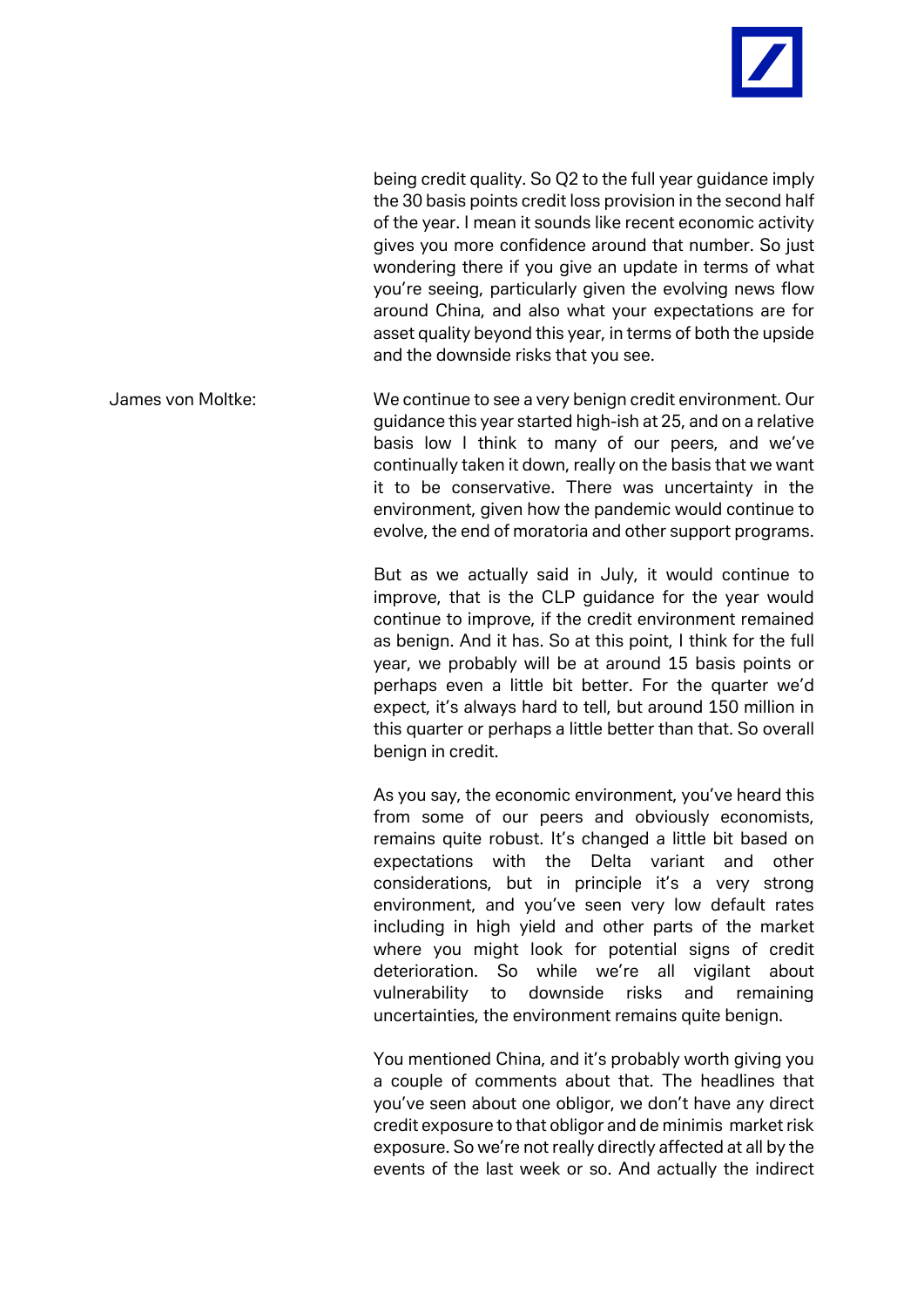

effects at this point, we don't see any really impact indirectly at this stage.

We're seeing the economic environment in China, of course, slow from the very high levels that it has recorded over the last several quarters, driven by both a slowdown in the property sector and also the impact of recent government interventions and things like tech, education, and the real estate market. And that's driven some volatility. If I think about our portfolio, it is a very high quality portfolio and we're focused on our China exposures. Our exposures tend to be state-owned enterprises, tier one financial institutions, and also particular subsidiaries of multinationals. And so, we're very comfortable with that portfolio.

Real estate, of course, is an area of focus and will be for a little while now. But there our exposures, as is typical of our book, are conservatively structured and at relatively low LTV. So we would continue to see the fallout, if you like, in the real estate sector as being at least manageable for us and maybe better than that.

- Rohith Chandra-Rajan: Thank you. Moving back to strategy briefly, ESG's has clearly moved up your agenda. So what progress have you been making there and how does it fit with the broader transformation strategy?
- James von Moltke: You're absolutely right, Rohith. If I think back to July of 2019, there was a management agenda that we articulated. It didn't get a lot of focus understandably because the restructuring was the focus at the time, both of investors and of the management team. But we're very pleased in the way we've been able to advance that broader management agenda, and that included ESG, which is at this point really a very high and if not top priority for Deutsche Bank. And as you'll recall, we did a sustainability deep dive to try to apply the same rigor in terms of dialogue with stakeholders; metrics, and transparency to the sustainability agenda as we do with you and our investors.

So our focus here is the transformation journey, so supporting our clients as the economy transforms. I think that's the critical role for financial institutions and moving the economy financing, the economy's transition to climate friendlier ways of doing business and supporting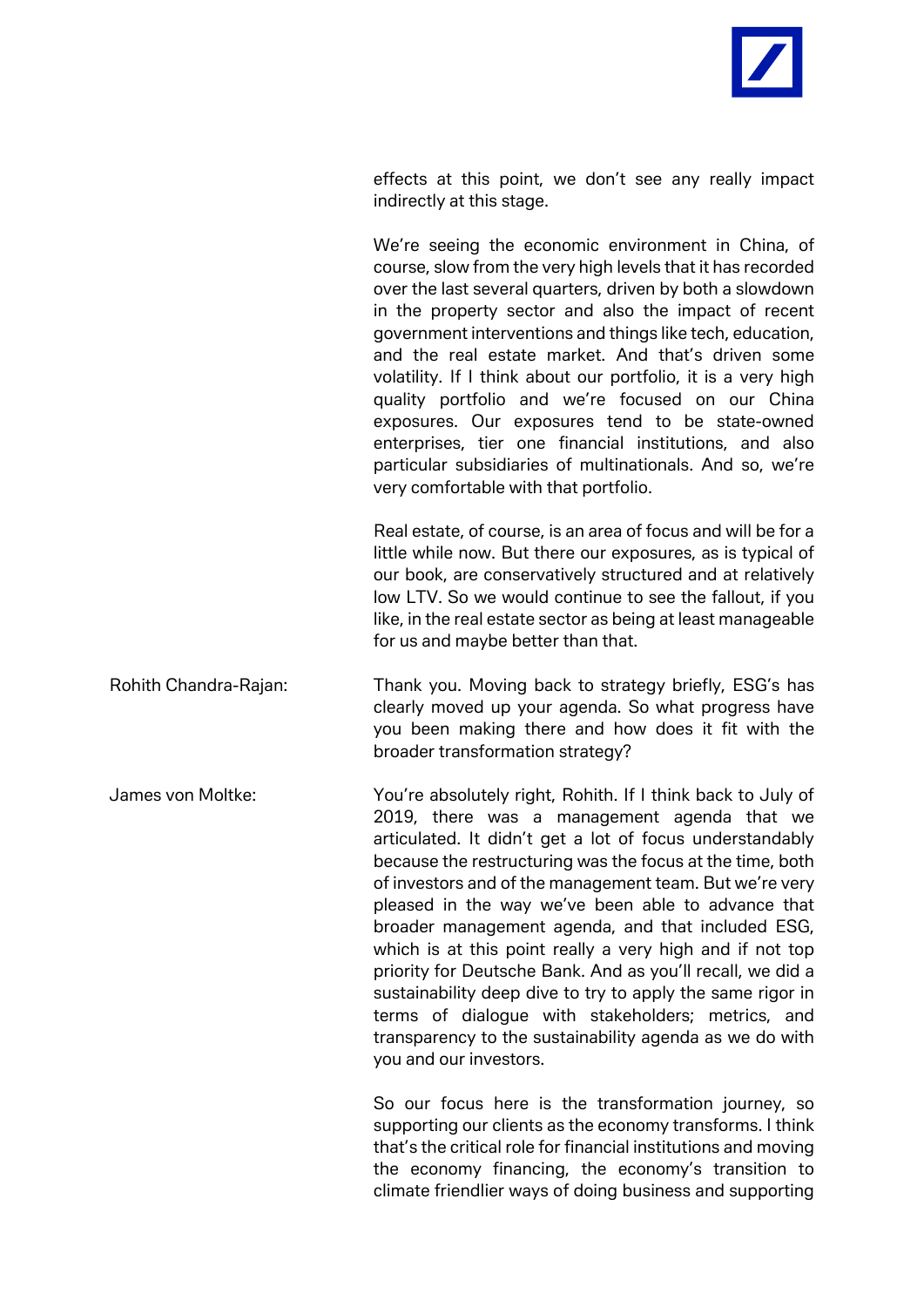

the economy. We have set targets for that financing, as many of our peers have done. In our case, it's 200 billion. We initially had that target for 2025, in May we brought it forward to 2023. We're continuing really to outperform our targets, which to my mind is a signal of how well we've been able to engage and how successful, once we really focused on this agenda, how successfully we were able to drive it forward. And it's across the businesses. So you will have seen that we've set targets, not just for the group, but also over time for each of the businesses.

So it's financing in the Corporate Bank and Investment Bank, obviously underwriting in the Investment Bank. In the private bank, it's generating sustainable assets in their investment products. Again, at this point, the last number we disclosed was 99 billion, so we're essentially halfway to the 200 billion target. The strategy, though, goes beyond just environmental and sustainability, as we talked about in May. It goes into diversity inclusion. Obviously we're focused on governance and we're focused as a management team on driving all of the various elements, the dimensions if you like, that our external stakeholders look at and we've tied that to management compensation. So it's a quite far reaching initiative.

I do want to take the opportunity, Rohith, to speak to the recent press that DWS has had because that's obviously been very painful for us as a group and DWS as a company. And what I want to highlight is it's very important to understand DWS stands by its disclosures. It's been very clear that the 2020 annual report disclosures of both ESG managed assets and ESG integrated assets are numbers and processes that we stand by. DWS has a 20-year history of focusing on sustainable investments and building its capabilities, and we believe it's been a leader in this regard.

And hence, I think we have to go through the process of the investigations. That's entirely appropriate under the circumstances. But we're working hard then to move as quickly as possible through these. And as I say, we stand by the disclosure that we've made of both our sustainable assets and our processes. I will say, just from a performance perspective, at this point we're not seeing an impact in terms of inflows or assets under management at DWS. We're very focused on managing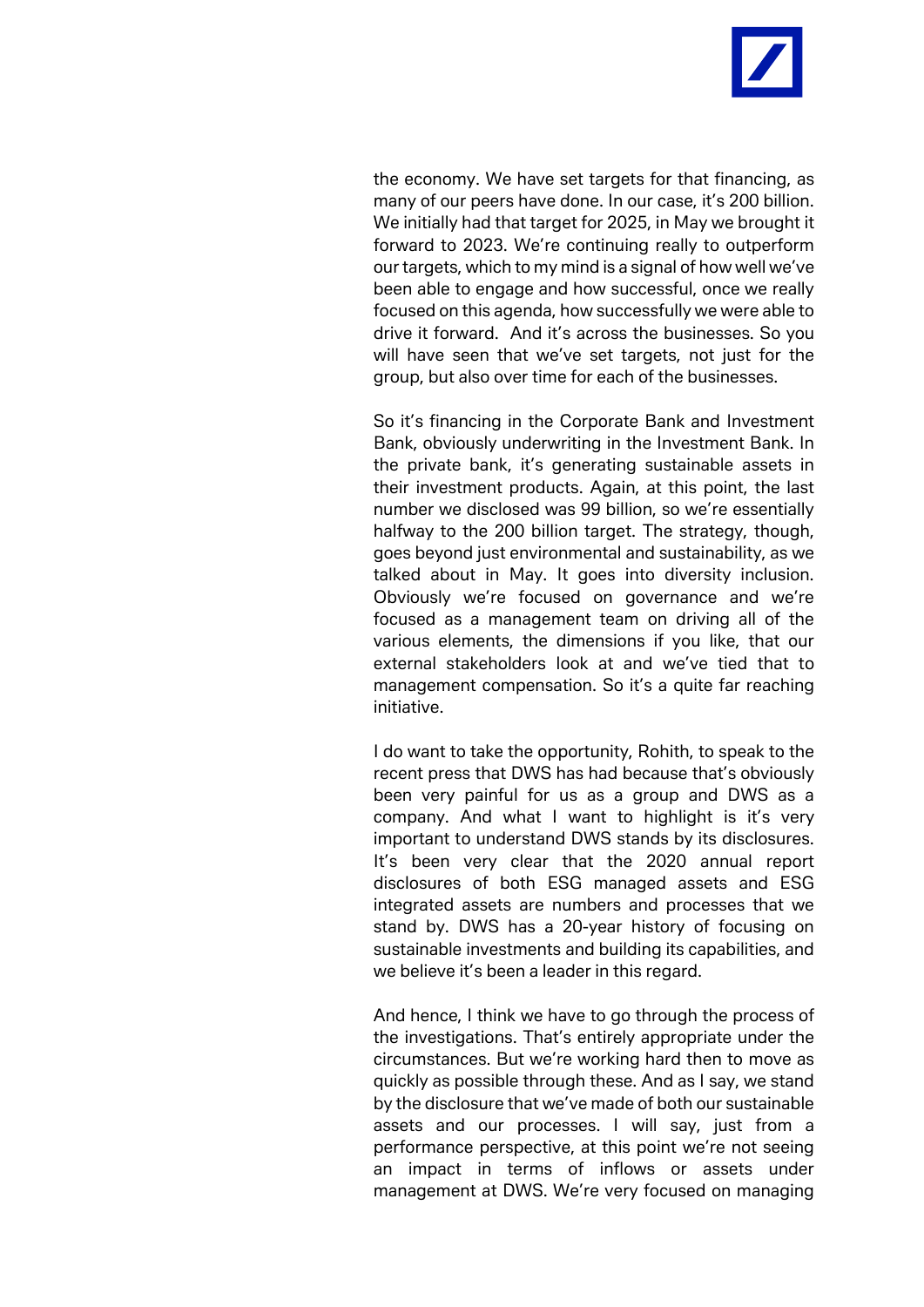

through this, communicating with clients, and ensuring that the impact is as small as possible. But speaking for the third quarter performance, at this point we don't see a measurable impact.

Rohith Chandra-Rajan: Thank you. That's very clear, James. If we can move on to capital, there's now a direct link between the stress test and capital requirements, and this year's drawdown looks consistent with the regulatory minimum CET1 ratio between 11.4 and 13.2%. So do you expect any change in Pillar II guidance that would impact your CET1 target?

James von Moltke: Short version, I don't think so at this point. A) we don't know this for sure, and B) it's not disclosed. But to give you a little bit of color, there's always been a link between the EBA stress test results or depletion in the EBA stress test and the P2G setting. As you would be aware, the ECB has come up with a revised methodology and framework for essentially translating, not just the stress test, but other considerations into the P2G setting. It's not part of the minimum CET or the MDA, as you know, but it's a threshold that drives dialogue between the supervisors and the supervised companies.

> But looking at where we are today, the depletion didn't really materially change between our 2018 stress test and the 2021 stress test. And while it's early to say, we don't see any impact on our capital targeting or our distribution plans.

Rohith Chandra-Rajan: Thank you. So that leads us on nicely to distribution. How are you thinking, what parameters would you consider when you think about distributions potentially starting at the end of this year? And how should we think about the scale of those in the context of the 575 million accrual that you've made in the first half of the year?

James von Moltke: So it's early to have that conversation to be honest. I mean that's a decision later this year and into next year with our Supervisory Board, and obviously with our regulators, we would make final determinations. So the short answer is truly to say what we're very pleased about, though, is that the profitability that we've been able to show this year, notwithstanding still being in a transformation phase, has supported this accrual. I'll call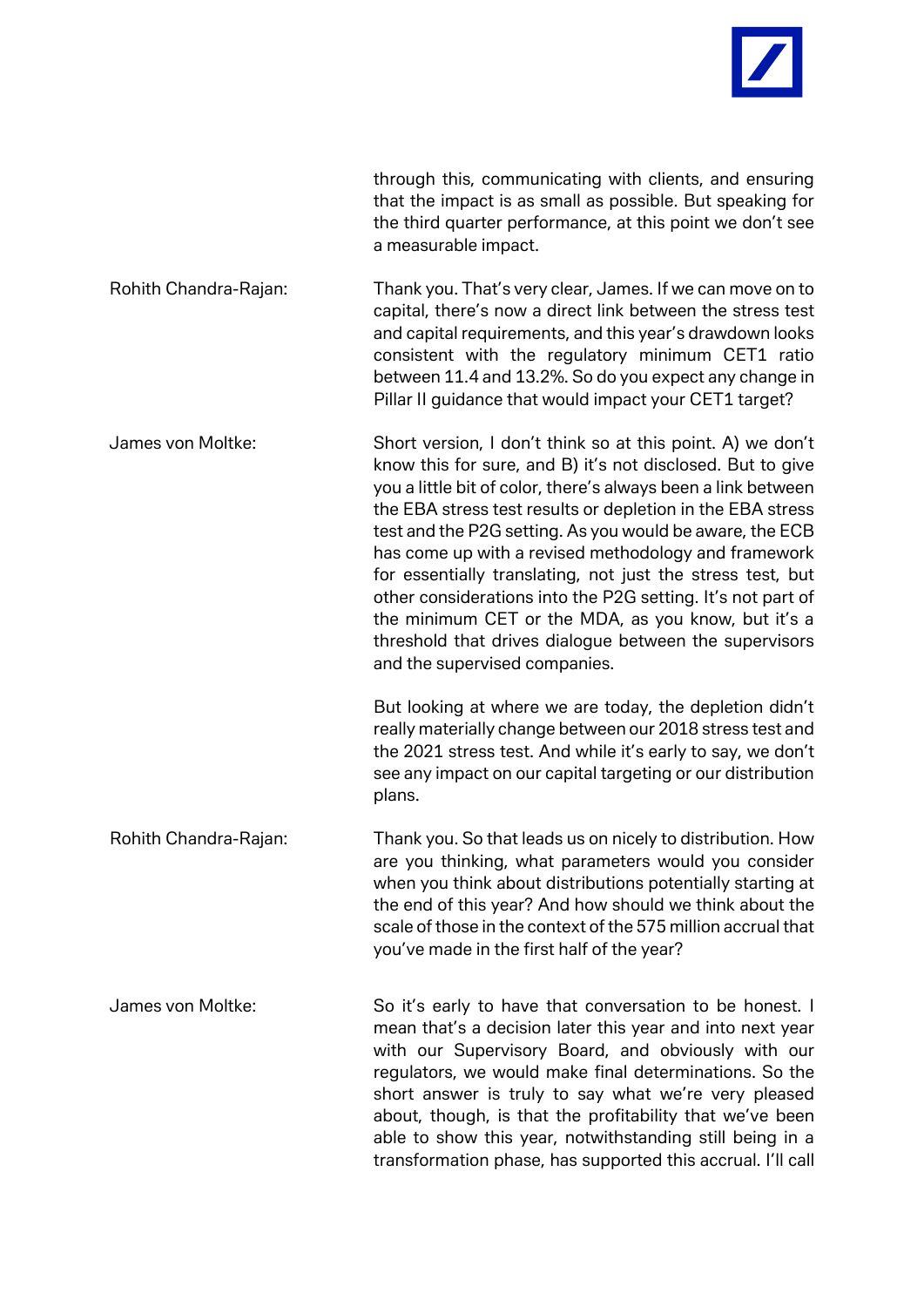

it an accrual. It's really a deduction from our capital ratio for purposes, and it's a mechanical one.

But it enables us to pay out on a running basis now. In other words the first half, almost 600 million without affecting the capital ratio. And obviously as we go into the determinations at the end of the year, the accrued number, as well as a number of other considerations will factor into our thinking. I think the important thing from my perspective is we made a promise to investors to distribute 5 billion of capital back in July of 2019. And even while we're still going through the period of transformation this year in 2021 we've been able to get ready for what I think is a meaningful down payment on that 5 billion. It's above 10% at this point of the 5 billion so that's very, very encouraging.

Rohith Chandra-Rajan: And over what period do you anticipate returning that 5 billion?

James von Moltke: It's always been hard to say. And so, we've been sort of deliberately vague about the period, but our goal is to make it as quickly as possible. And as I said last December, it is within our planning horizon and it remains within the planning horizon we had in December, which is five years. Again, our goal is to bring it out as quickly as possible, while at the same time supporting business growth and building for the next wave of regulatory inflation, which will come with a Basel III final framework.

- Rohith Chandra-Rajan: Thank you. And then a quick question on M&A, if you don't mind. You mentioned previously that you're open to acquisitions once you've completed your own transformation. What attributes would you look for when you're considering M&A, both for Deutsche Bank and also for the Asset Management business?
- James von Moltke: Yes, I think our messaging has been consistent on this. That we see the industry logic that there should be consolidation in European banking. And I think you've seen that in terms of regulators encouragement and then some activity, typically in market activity last year. And it's something that we see in the future for our company. But as you've also heard Christian and me say, our focus on transformation, I think is part of the preparation that we need to do for that eventuality. And that's getting the businesses ready for performance, it's the control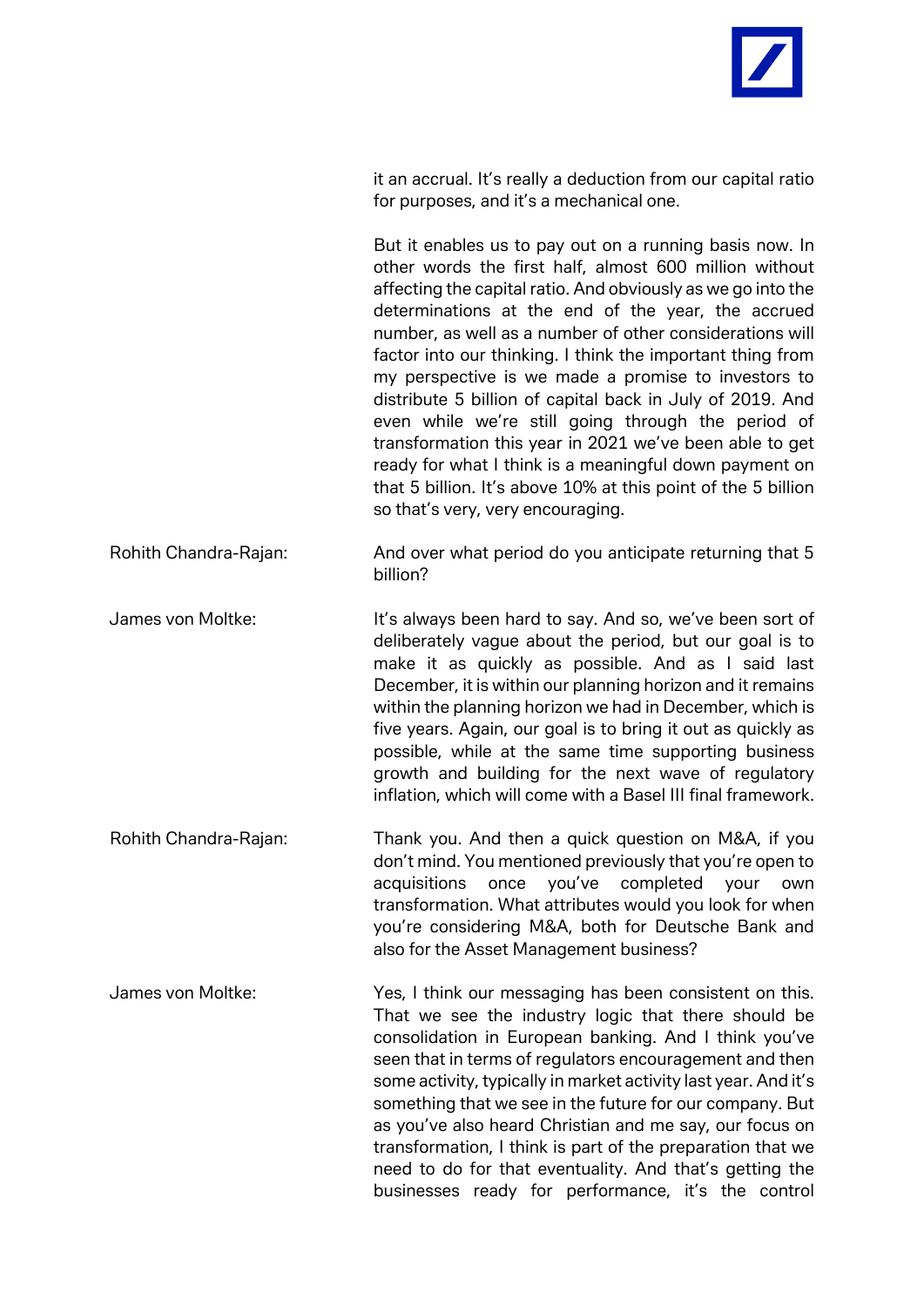

environment, it's investing in our technology; all the things that we're doing to build, I think a stronger and more competitive platform. And that's a platform that I think will enable us to engage in strategic activity.

Hard to speak to the specific attributes. There is so much that goes into it, Rohith, and I'd probably be giving more away than I ought to. But obviously we want to do things that are – we want to ultimately engage in discussions where we think there's a transaction that can be value additive to our shareholders and further the strategies in our relative competitive position in the marketplace, while being very cognizant incidentally of capital allocation where we made some very clear sort of direction of travel statements back in 2019. And I see no reason to change those.

Just quickly to Asset Management. You've heard us again speak to the level of preparedness that I think that DWS is at to pursue its own strategies, the support from the parent to do that, and the industrial logic that I think is also true there. What that will look like when the transaction is, as there's been some commentary, they've been actively seeking the right alternatives, but both for them and for the group, I would say the discipline with which we would approach inorganic activity will be the same discipline with which we've conducted ourselves in our transformation over the last two and change years.

Rohith Chandra-Rajan: Thank you very much for that, James. We are going to have to wrap it up there. We've run out time. But thank you as always for your time this morning. I very much hope to see you in person and not too distant future. James von Moltke: I look forward to it as well. Rohith, thank you for having

## me.

## **Disclaimer**

*This transcript contains forward-looking statements. Forward-looking statements are statements that are not historical facts; they include statements about our beliefs and expectations and the assumptions underlying them. These statements are based on plans, estimates and projections as they are currently available to the management of Deutsche Bank. Forward-looking statements therefore speak only as of the date they are made, and we undertake no obligation to update publicly any of them in light of new information or future events.*

*By their very nature, forward-looking statements involve risks and uncertainties. A number of important factors could therefore cause actual results to differ materially from those contained in any*